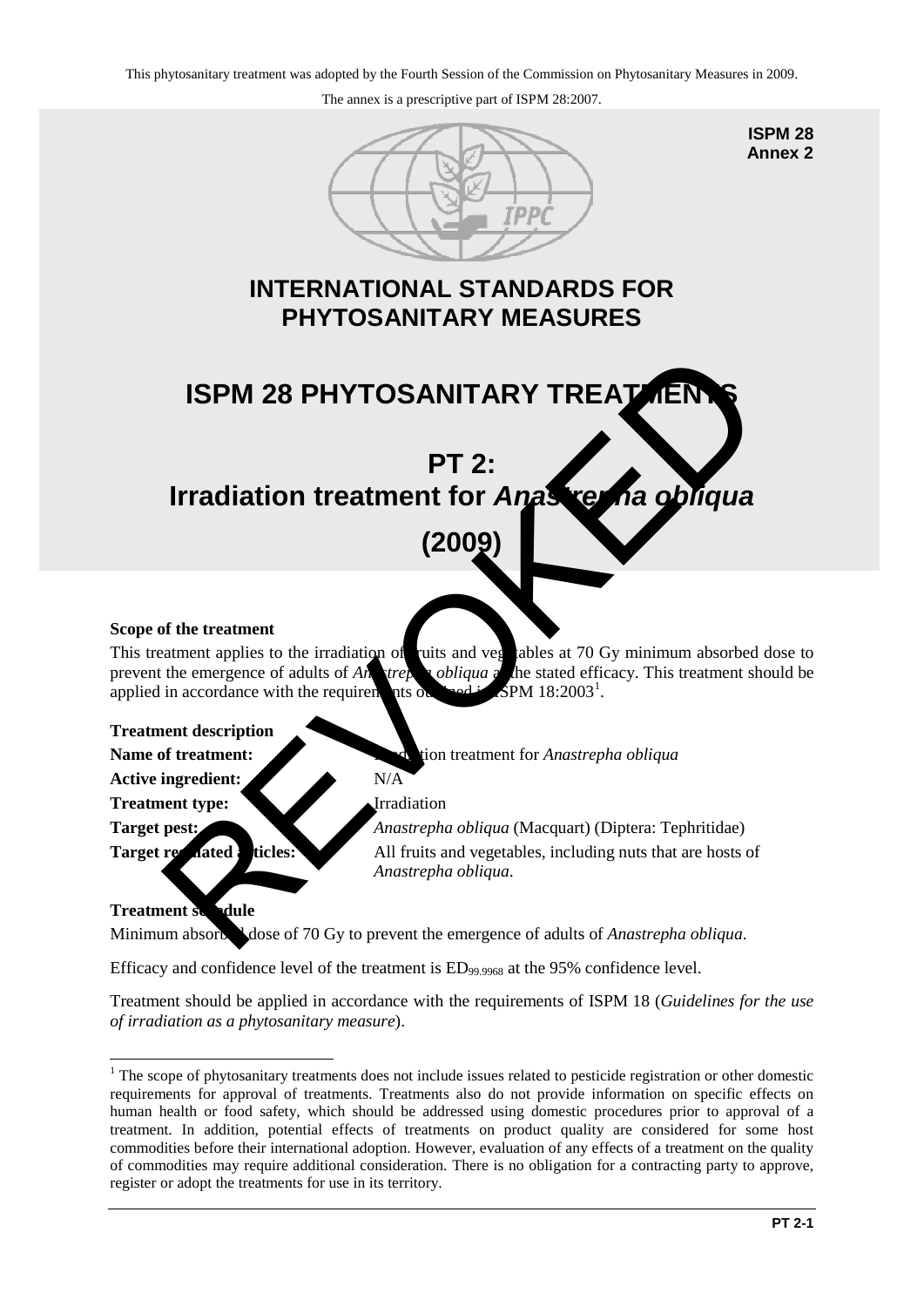This irradiation treatment should not be applied to fruit and vegetables stored in modified atmospheres.

#### **Other relevant information**

Since irradiation may not result in outright mortality, inspectors may encounter live, but non-viable *Anastrepha obliqua* (larvae and/or pupae) during the inspection process. This does not imply a failure of the treatment.

The Technical Panel on Phytosanitary Treatments based its evaluation of this treatment on the research work undertaken by Bustos *et al*. (2004), Hallman & Martinez (2001) and Hallman & Worley (1999) that determined the efficacy of irradiation as a treatment for this pest in *Citrus paradisi* and *Mangifera indica*.

Extrapolation of treatment efficacy to all fruits and vegetables was based on knowledge and experience that radiation dosimetry systems measure the actual radiation dose absorbed by the target pest independent of host commodity, and evidence from research studies of a variety pests and pest independent of host commodity, and evidence from research studies on a variety pests and commodities. These include studies on the following pests and host: And trepha lu ns (Citrus commodities. These include studies on the following pests and hots: *Analyeigha lums* (*Citrus paradisi* and *Mangifera indica*), *A. suspensa* (*Averrhoa carambola*, *Citrus paradisi* and *Mangifera indica*), *Bactrocera tryoni* (*Citrus sinensis*, *Lycopersicon lycope dcum*, *Malus domestica*, *Mangifera indica*, *Persea americana* and *Prunus avium*), *Cydia pomonella* (*Malus domestica* and artificial diet) and *Grapholita molesta* (*Malus domestica* and artificial et) (**Bustos** *et al.*, 2004; Gould & von Windeguth, 1991; Hallman, 2004, Hallman & Martinez, 201; Jessup *et a* 1992; Mansour, 2003; von Windeguth, 1986; von Windeguth & Ismail,  $1987$ ). It is recognized, however, that treatment efficacy has not been tested for all potential fruit and  $\log_{\theta}$  of the target pest. If evidence becomes available to show that the extrapolation of the atment to cover all hosts of this pest is incorrect, then the treatment will be reviewed. alation of treatment efficecy to all finits and vegetables was based move<br>
the the tradiation dosimetry systems measure the actual radiation of absorber with<br>
dependent of host commonling, and evidence from research studi

#### **References**

- **Bustos, M.E., Enkerlin, W., Reyes, J. & Jedo, J. 2004.** Irradiation of mangoes as a postharvest quarantine treatment for fruit flies (Diptera: Tephritidae). *Journal of Economic Entomology*, 97: 286−292.
- Gould, W.P. & von Windegund, D.L. 1991. Gamma irradiation as a quarantine treatment for carambolas infested with Caribbean fruit flies. *Florida Entomologist*, 74: 297−300.
- **Hallman, G.J.** 2004. Ionizing irradiation quarantine treatment against Oriental fruit moth (Lepidoptera: Tortricidae) in ambient and hypoxic atmospheres. *Journal of Economic Entomology*, 97: 8−827.
- Hallman, J. & **Iartine J.** 2001. Ionizing irradiation quarantine treatments against Mexican fruit fly (Diptera: Tephritidae) in citrus fruits. *Postharvest Biology and Technology*, 23: 71−77.
- Hallman, G.W. World, J.W. 1999. Gamma radiation doses to prevent adult emergence from immatures of Mexican and West Indian fruit flies (Diptera: Tephritidae). *Journal of Economic Entomology*, 92: 967−973.
- Jessup, A.J., Rigney, C.J., Millar, A., Sloggett, R.F. & Quinn, N.M. 1992. Gamma irradiation as a commodity treatment against the Queensland fruit fly in fresh fruit. *Proceedings of the Research Coordination Meeting on Use of Irradiation as a Quarantine Treatment of Food and Agricultural Commodities*, 1990: 13−42.
- **Mansour, M.** 2003. Gamma irradiation as a quarantine treatment for apples infested by codling moth (Lepidoptera: Tortricidae). *Journal of Applied Entomology*, 127: 137−141.
- **von Windeguth, D.L.** 1986. Gamma irradiation as a quarantine treatment for Caribbean fruit fly infested mangoes. *Proceedings of the Florida State Horticultural Society*, 99: 131−134.
- **von Windeguth, D.L. & Ismail, M.A.** 1987. Gamma irradiation as a quarantine treatment for Florida grapefruit infested with Caribbean fruit fly, *Anastrepha suspensa* (Loew). *Proceedings of the Florida State Horticultural Society*, 100: 5−7.